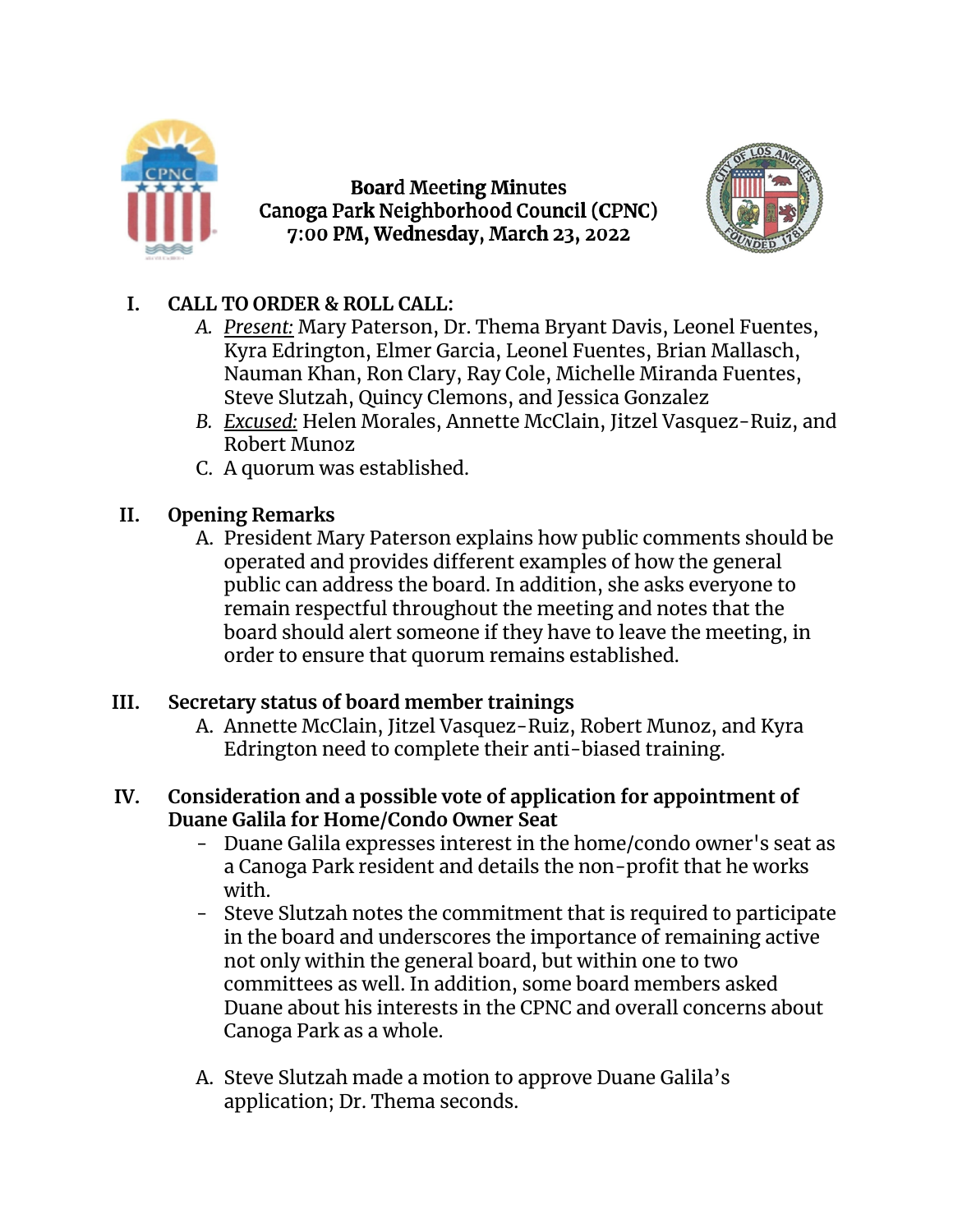## B. Roll Call Vote:

- a. Roll Call Vote:
	- Yes: 13
	- No: 0
	- Application Approved

# **V. Approval of the Minutes of the CPNC February 23, 2022 Meeting**

A. The minutes were posted incorrectly on the CPNC website, as the agenda was posted as the minutes, instead. This matter is being addressed and corrected by the board.

### **VI. GOVERNMENT REPORTS**

- **A.** *Alberto Vargas:* Field Representative from Assembly Member Jesse Gabriel's office. Gives information on the upcoming day of service and provides an explanation of a few bills that are being worked on.
- *B. Tim Glick:* Canoga Park field representative from Council Member Blumenfield's Office. Gives report on a pipeline project and the passing of a recent housing motion for those in need.
- *C. Tara Vahdani:* Gives report from LAUSD. Masks are now optional for indoor purposes and no longer mandatory in LAUSD facilities. She also describes a graduation program for graduating seniors that may be experiencing homelessness.
- *D. SLO Report:* The March crime report included one homicide and an increase in rates of burglaries, car thefts, and overall thefts.
- *E. Raul Preciado:* Gives report on a community impact statement town hall opportunity that would host different council members. He also addresses the previous concerns and questions about a few funding matters.

### **VII. Vice President remarks**

A. Dr. Thema gives her gratitude to Tim Glick for the file number for a community appreciation statement. She also gives an appreciation for silver alert, which was able to help a resident within the city.

### **VIII. GENERAL PUBLIC COMMENT - Comments from the public on non-agenda items with the Board's subject matter jurisdiction. Each speaker will be allowed 2 minutes.**

A. A community health worker from MEND gives her report on some of the resources that can be provided to the community.